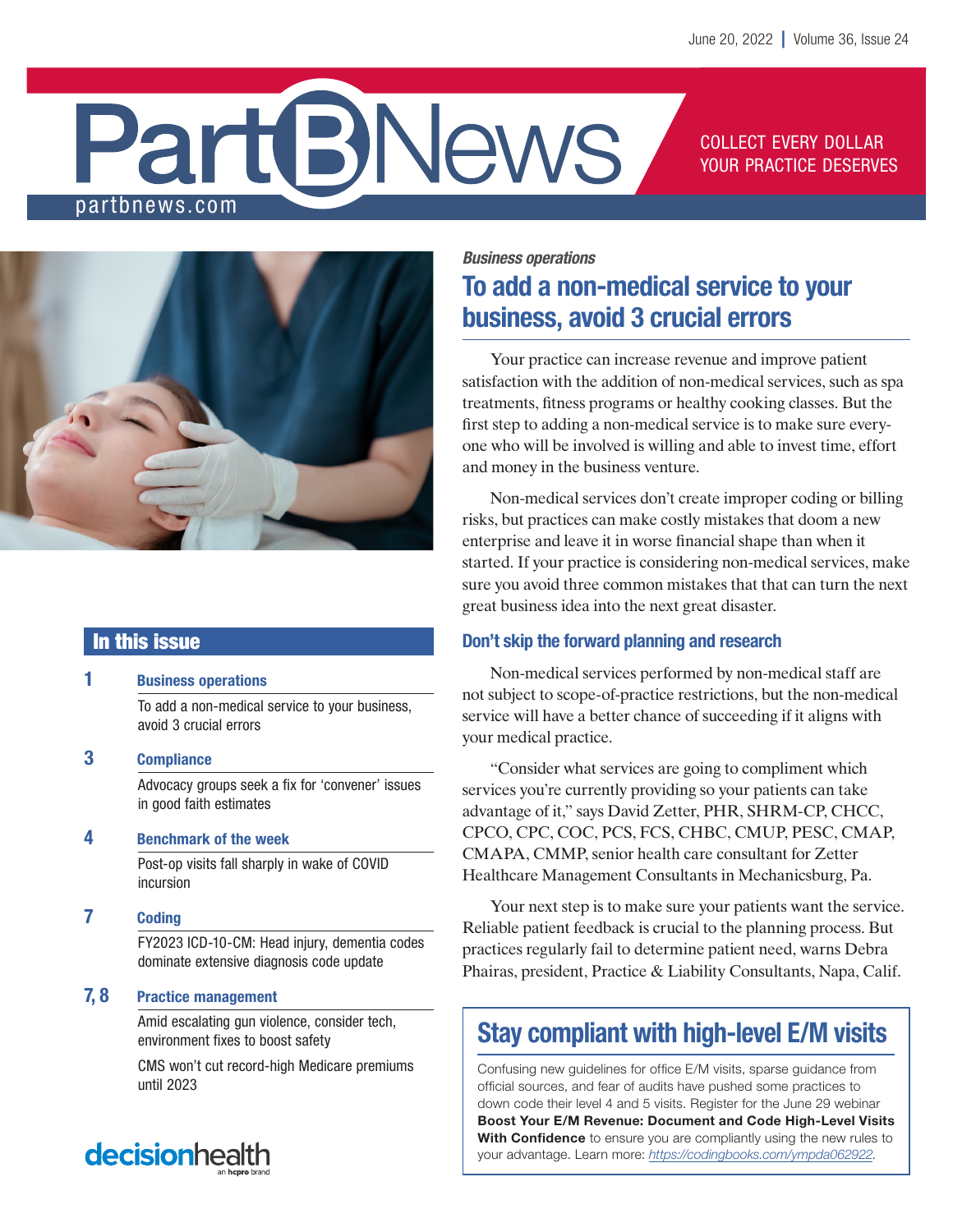"You want to do some research over a period of time, at least a year," Zetter says. You should also check out the local competition. For example, if you want to add gym services but there is a popular fitness chain near your office, you might need to differentiate your gym to make it more attractive to patients.

Or you might need to pick another idea. Just keep in mind that "the goal of adding non-medical services to a practice is to address the needs of the patients receiving care at the practice," says Erin Duffy, partner and vicechair, health practice group, Duane Morris, Philadelphia.

### Don't dive in without understanding the work involved

Most physicians and non-physician practitioners have never run a business even if they run their medical practice. "They think they can do it on their own; they think they can bootstrap it," Zetter says.

However, an investment in an expert's help can mean the difference between the successful and profitable launch of the new service and a lot of wasted time and effort. For example, the practice will need to prepare a working capital projection and a capital budget "to assure this [new service] makes sense financially," Phairas says. The practice will also need to create and regularly update a *pro forma* — a forecast of a business' financials, such as projected future income, budget or expenses – for each new service it wants to offer, Zetter says.

Deciding whether the non-medical service should be a separate business is another crucial step. It isn't always necessary but "is generally advisable from a liability perspective. You wouldn't want a medical practice to be responsible for an issue that occurred during the use or provision of a non-medical service," Duffy says.

In addition, some states have a corporate practice of medicine doctrine, which "doesn't allow a layperson to have any ownership in a practice," Zetter explains.

"If you believe you may want additional partners, including non-medical partners, you may want to create another company so they can buy in. For example, a physician has to be a 51% owner in a medical practice in California," Phairas says.

Finally, the practice's decision-makers should avoid the common error of ignoring the experts they hire. Zetter's company normally terminates clients who persistently ignore the consultants "because we don't want to be associated with a loser," Zetter says.

### Don't skimp on risk evaluation and reduction

Whether your practice creates a separate business for the non-medical service or keeps it under one umbrella, you will need to take steps to reduce compliance risks that could leak from one side of the business to the other. For example, your practice will need to safeguard protected health information (PHI) from employees of the non-medical branch, Zetter says. Zetter gives the example of a dermatology practice that also has a med-spa and has separate software to make sure the med-spa staff can't access PHI.

Your practice should also make it clear whether the practice or a non-medical provider is performing a service,



Copyright © 2022 DecisionHealth, all rights reserved. Electronic or print redistribution without prior written permission of DecisionHealth is strictly prohibited by federal copyright law.

**decision**health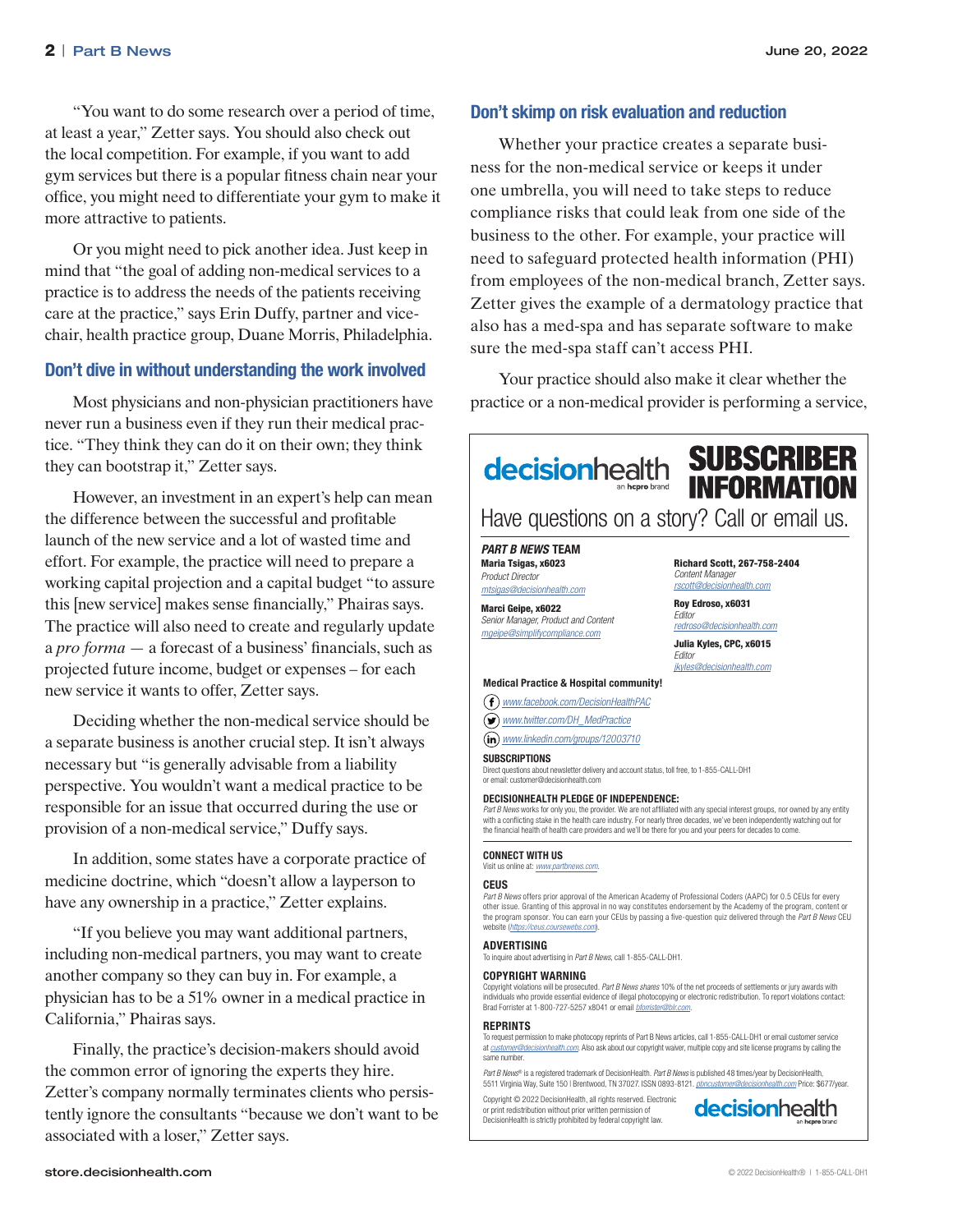Duffy advises. Otherwise "this could lead to the practice being sued for services provided by the non-medical provider," she says.

Remember to involve your medical malpractice carrier to ensure you're adequately covered on the nonmedical side of the business. "The non-medical provider should have its own liability insurance because the practice's malpractice insurance would not cover any issues that occurred with the non-medical services," Duffy explains.

Finally, if medical staff will provide services for the non-medical side, make sure they're fully trained on those services. "For example, many primary care and obstetrician-gynecologists also offer cosmetic services like botox and fillers or laser treatments but they have been trained to do so," Phairas says. — *Julia Kyles, CPC* (*jkyles@decisionhealth.com*) ■

### *Compliance*

### Advocacy groups seek a fix for 'convener' issues in good faith estimates

A flurry of stakeholder complaints around the "convener" requirement for good faith estimates (GFE) that are a product of the No Surprises Act of 2020 has put pressure on CMS to take action. Experts predict CMS will bend on the requirement but is unlikely to remove it entirely.

Several major health care industry groups have issued statements in recent days calling for CMS to make changes related to this convener requirement, which asks providers to create charge estimates for some patients that cover not only their own services but those of downstream providers (*[PBN 1/10/22](https://pbn.decisionhealth.com/Articles/Detail.aspx?id=534149)*).

For example, the American Hospital Association (AHA) executive vice president Stacey Hughes asked CMS administrator Chiquita Brooks-LaSure to extend its "enforcement discretion" on the convener requirement beyond next Jan. 1, according to a June 6 open letter.

"Due to the lack of currently available automated solutions, this process would require a significant manual effort by providers, which would undoubtedly result in the convening provider being unable to meet the short statutory timeframes for delivering good faith estimates

to the patients and could also lead to inadvertent errors," Hughes wrote.

The American Medical Group Association (AMGA) also sent an open letter to Brooks-LaSure from its president and CEO Jerry Penso, M.D. The letter includes examples of clinical cases that make the creation of accurate GFEs burdensome — for example, "a radiological exam that identifies a suspect abnormality that could result in any number of reasonably expected outcomes and treatment plans."

### Assessing the impact of GFEs

It's unclear how many organizations have faced a significant impact from the convener requirement, but Darryl Drevna, AMGA's senior director of regulatory affairs, says some AMGA members who are part of health systems have been hit hard. Some members have told Drevna their systems have generated 45,000 to 50,000 GFEs since the policy took effect Jan. 1, 2022.

Experts and health care personnel seem to agree the convener job poses difficulties. According to a survey from the Workgroup for Electronic Data Interchange (WEDI), formal advisors to HHS on health IT, 86% of respondents say it would be very difficult or difficult "for providers and facilities to determine who should be the 'convening provider/facility.'" Some 83% of respondents supported delaying the requirement "until there is standardized data exchange process in place to communicate information between convening providers and co-providers/co-facilities."

Paul Johnson, the former Phoenix mayor who runs the care coordination company Redirect Health in Scottsdale, Ariz., says his company also operates a clinic that has to follow policies that have stemmed from the No Surprises Act, and "from the clinic side these rules are really hard and we're struggling to implement them."

However, Johnson also acknowledges that "from our customers' standpoint, balance billing and disclosure are high priority issues" and believes the convener requirement can be doable if all parties are cooperating. As a care coordinator he routinely works with hospitals on billing for multiprovider service costs, and finds that "when we work with hospitals around the country, we find a lot of them are very cooperative about helping us get a price and editing downstream costs," Johnson says. "Granted, a lot of others try to play games — they give us a price and send a balance bill to our customer." Johnson thinks for some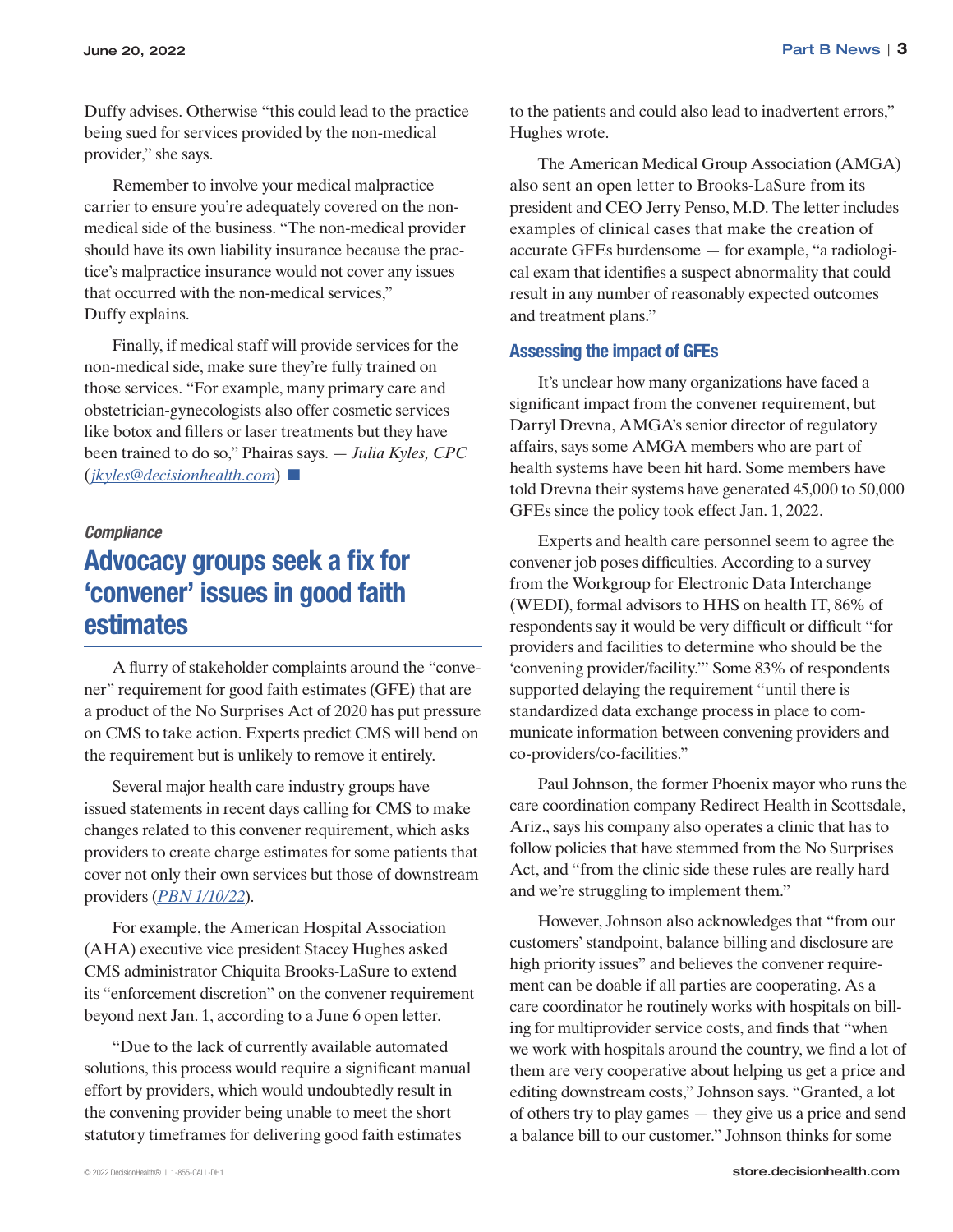hospitals this is still "a standard course of business... But [NSA] is helping address that system issue."

Other experts point to additional issues that have to be squared away.

"Groups within the provider community have been communicating both formally and informally with CMS about these requirements," says David McLean, partner with Hall Booth Smith PC in Atlanta. "For example, take mental health providers. It's very difficult to put together a GFE for their services because you're looking at an open-ended term of illness and you can't really create an upfront estimate."

Drevna says the technical issue is a major part of the convener problem "There's no way to automate this process," he says. "Our EHRs don't have the capability to transmit this sort of information or even communicate provider-to-provider … Systems aren't set up to share billing details provider-to-provider. They're designed to work with payers."

Rajesh Voddiraju, founder and group president at Health iPASS, a Sphere company in Chicago, sees an obstacle in the eligibility "black box" that hides the enrollment or insurance status of providers from practices that are not subscribed to the same plan. "We need a registry that democratizes this information so that anyone in the chain, including the patient, will be able to examine all the providers' statuses," he says.

Voddiraju hopes that "market movers" in the industry will push for greater transparency. "The government should expand the administrative simplification mandate [to make] payers provide network participation status," he says.

#### Will CMS relent?

In recent months, CMS has been bombarded by lawsuits related to NSA rules (*[PBN 3/7/22](https://pbn.decisionhealth.com/Articles/Detail.aspx?id=544388)*). In response, the agency "has promised that it will address all of the concerns raised in the challenges to the interim final rule early this summer," McLean says. "But we've yet to have an indication of when a revised rule is to be expected other than this sort of nebulous promise."

Experts tell *Part B News* they believe CMS is operating in good faith, and that provider organizations are on board with the general mission of preventing surprise billing.

"CMS implemented this essentially on an emergency basis in their interim final rule  $-$  like, this is something that's so critical it needs to be done right away," Drevna adds. "So it came up fast and caught everyone off guard."

"I think generally there's support in the provider community [for the idea] that we need to avoid surprise bills to patients and have price transparency so they can make good decisions," McLean says. "The litigation and all these other disputes revolve around the mechanics of how best to do that." — *Roy Edroso* (*redroso@decisionhealth.com*) ■

#### RESOURCES

- WEDI, "WEDI Survey Results Reveal No Surprises Act Convening Provider Requirement Poses Significant Challenges," June 8, 2022: *www.wedi.org/2022/06/08/wedi-survey-results-reveal-no-surprisesact-convening-provider-requirement-poses-significant-challenges/*
- AHA, letter from Stacey Hughes to Chiquita Brooks-LaSure, June 6, 2022: *www.aha.org/lettercomment/2022-06-06-lettercms-administration-implementation-no-surprises-act* AMGA, "Unclear Guidance," "Stifling Constraints," "Costs and Infrastructure Barriers" Letter to Brooks-LaSure, June 6, 2022: *[https://](https://cms.amga.org/AMGA/media/PDFs/Advocacy/Correspondence/CMS%20Correspondence/GFE/amga-gfe-letter6-6-2022.pdf) [cms.amga.org/AMGA/media/PDFs/Advocacy/Correspondence/](https://cms.amga.org/AMGA/media/PDFs/Advocacy/Correspondence/CMS%20Correspondence/GFE/amga-gfe-letter6-6-2022.pdf) [CMS%20Correspondence/GFE/amga-gfe-letter6-6-2022.pdf](https://cms.amga.org/AMGA/media/PDFs/Advocacy/Correspondence/CMS%20Correspondence/GFE/amga-gfe-letter6-6-2022.pdf)*
- *• Blue Cross Blue Shield, "New Study: No Surprises Act Prevented Over Two Million Potential Surprise Bills for Insured Americans," May 24, 2022: www.bcbs.com/press-releases/new-study-nosurprises-act-prevented-over-two-million-potential-surprise-bills*

### *Coding* FY2023 ICD-10-CM: Head injury, dementia codes dominate extensive diagnosis code update

It's final: Providers will have 1,491 ICD-10-CM code changes to prepare for by Oct. 1 this year, including 1,176 new codes, 287 deletions and 28 code revisions.

The comprehensive final FY2023 ICD-10-CM code set, including code lists, tabular and index addenda and the 2023 Official Guidelines for Coding and Reporting, were issued June 10 on the CDC website.

In one of the most extensive changes, the codes for dementia were expanded to allow coding for specific behavior disturbances. Although codes currently exist for dementia with and without behavioral disturbances, there is a need for additional detail on other key associated disorders, particularly psychotic disorders, mood disorders and anxiety, the proposals stated.

*(continued on p. 6)*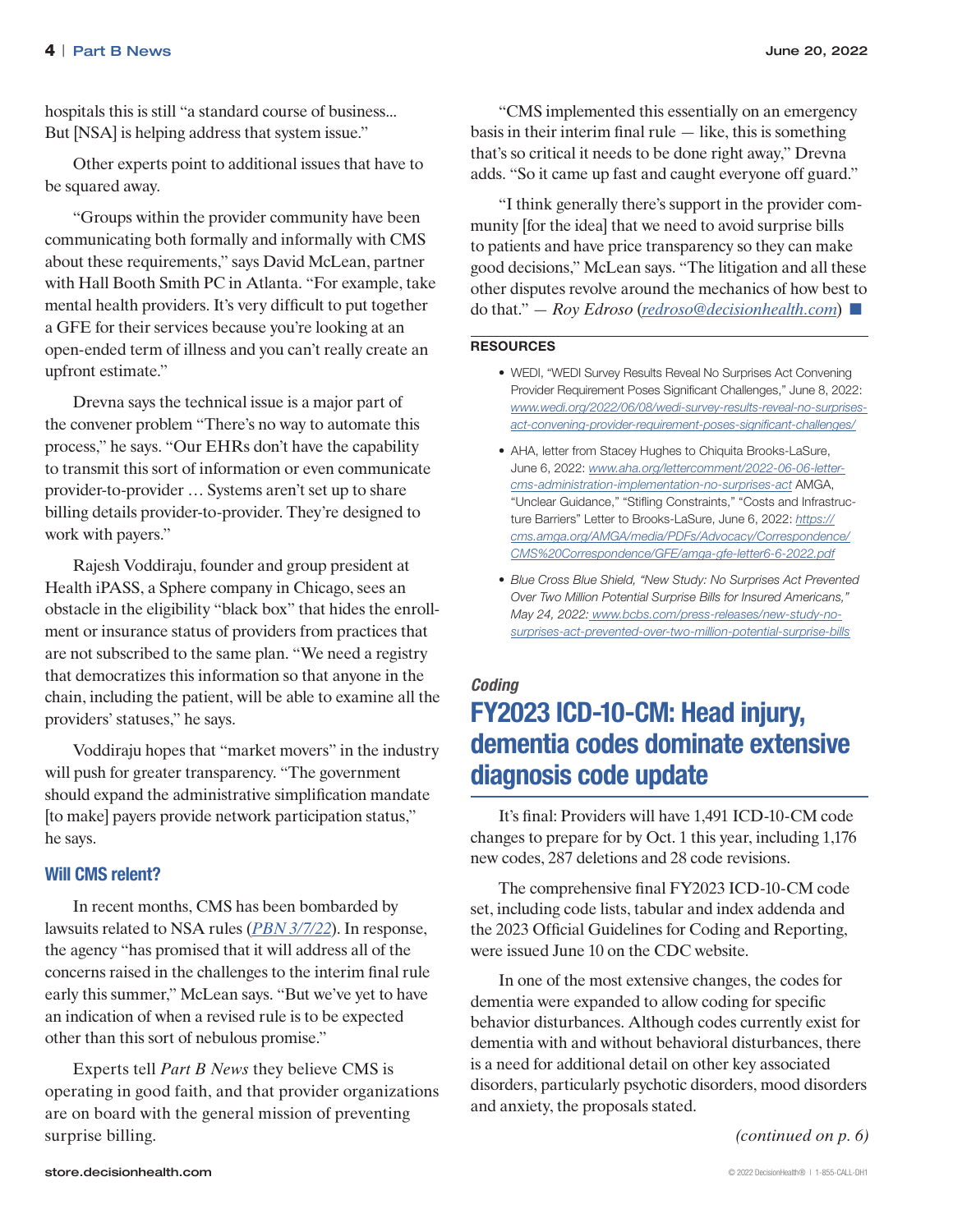### *Benchmark of the week* Post-op E/M visits fall sharply in wake of COVID incursion

Much like standard E/M office visits, lab tests and other services, separately reported postoperative patient encounters took a sharp dive in 2020 as practices grappled with the first wave of the COVID-19 public health emergency (PHE).

A Part B News analysis of Medicare claims data involving modifier 24 (Unrelated evaluation and management service by the same physician during a postoperative period) reveals a net 21% decrease in office visit encounters (99211-99215) for established patients between 2019 and 2020. Claims for the most-billed postoperative encounter, 99213, fell from 594,000 in 2019 to 474,000 in 2020. Across the series of five office visit codes billed with modifier 24, payment fell by more than \$10 million over the two-year period.

Subsequent inpatient postoperative encounters (99231-99233) also decreased, but to a lesser degree. The most-reported service with modifier 24, 99232, saw a claims decrease of about 32,000 claims between 2019 and 2020, a 15% reduction. Payments for the inpatient services edged lower by about \$2.4 million over the period in review.

Critical care services, meanwhile, sustained a lesser rate of loss. Total claims for primary code 99291-24 slipped by 8%, falling from 60,454 claims in 2019 to 55,697 claims in 2020. Revenue dropped by about a half of a million dollars.

Several specialties appear to have been impacted by the reduced claims more than others, according to a review of the top specialties reporting 99213 during a postoperative period in 2020. The leading specialties that reported 99213-24 in 2020 include orthopedic surgery (84,000 claims), dermatology (80,000 claims), podiatry (77,000 claims), ophthalmology (56,000 claims) and physician assistant (35,000 claims).

— *Richard Scott* (*rscott@decisionhealth.com*)

*Source:* Part B News *analysis of 2019-2020 Medicare claims data*







#### © 2022 DecisionHealth® | 1-855-CALL-DH1 [store.decisionhealth.com](http://store.decisionhealth.com)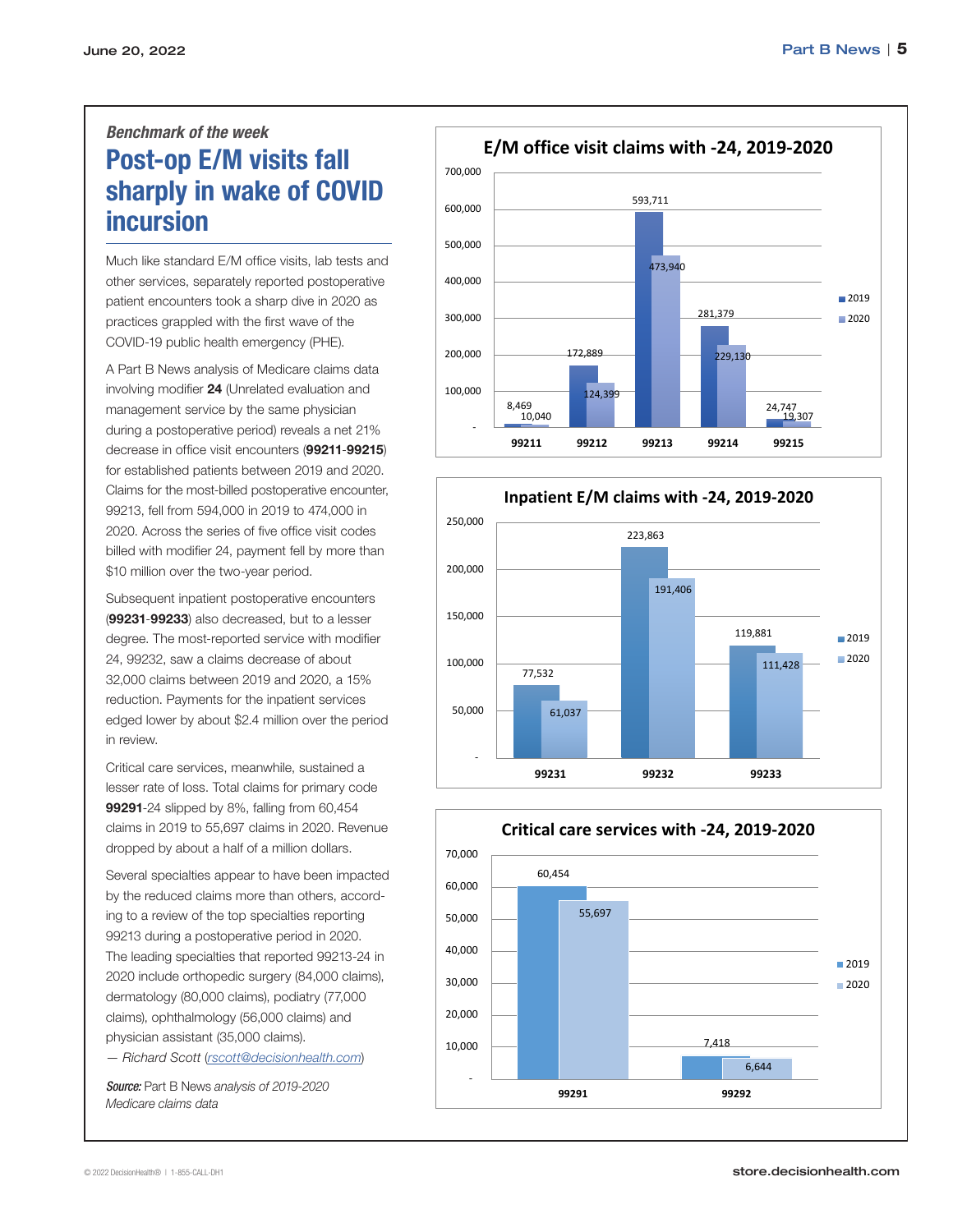#### *(continued from p. 4)*

Some of the new codes include:

- **F02.811** (Dementia in other diseases classified elsewhere, unspecified severity, with agitation).
- **F02.A11** (Dementia in other diseases classified elsewhere, mild, with agitation).
- **F02.B11** (Dementia in other diseases classified elsewhere, moderate, with agitation).
- **F02.C11** (Dementia in other diseases classified elsewhere, severe, with agitation).

These are just four of the 83 new codes added to Chapter 5 (Mental, Behavioral and Neurodevelopmental disorders (**F01-F99**).

A new guideline was added for the assignment of dementia (categories **F01**, **F02** and **F03**), which states that selection of the appropriate severity level (unspecified, mild, moderate or severe) "requires the provider's clinical judgment and codes should be assigned only on the basis of provider documentation unless otherwise instructed by the classification. If the documentation does not provide information about the severity of the dementia, assign the appropriate code for unspecified severity."

Under the codes for Huntington's (**G10**), Parkinson's (**G20**) and Alzheimer's disease (**G30**), you will be prompted to use an additional dementia code from the expanded dementia code lists, if applicable.

### Acute head injury codes expanded

Some 86 new codes were finalized for head injuries in section **S00**-**S09** (Injuries to the head), including the following concussion codes:

- **S06.0XAA** (Concussion with loss of consciousness status unknown, initial encounter).
- **S06.0XAD** (Concussion with loss of consciousness status unknown, subsequent encounter).
- **S06.0XAS** (Concussion with loss of consciousness status unknown, sequela).

A range of additional codes were added for more serious brain injuries, ranging from traumatic cerebral edema (**S06.1XA**) to primary blast injury of brain with loss of consciousness (**S06.8A**).

### Slipped epiphysis coding gets more specific

Practices will find a total of 35 new codes and nine revised codes in Chapter 13, Diseases of the musculoskeletal system and connective tissue (codes **M00-M99**).

Among the additions are new codes for intervertebral annulus fibrosus defects (**M51.A**), which describe a hole that can develop in the annulus, or outer layer of an intervertebral disc as a result of a disc herniation. Note that the codes describe the hole caused by the herniation, not the herniation itself. New tabular instructions tell you to code first the herniation. Report the M51.A codes based on the region (lumbar or lumbosacral) of the spine and the size of the defect (small or large).

You'll also find new codes for back muscle wasting and atrophy not elsewhere classified for each spinal region (**M62.5A**).

A new M code category (**M96**) has also been added for rib and sternum fractures associated with chest compression and cardiopulmonary resuscitation (CPR).

### More code change highlights

- The cardiovascular system chapter is slated to expand, with new combination codes for atherosclerosis and refractory angina pectoris, involving native coronary arteries, different types of coronary artery bypass grafts and heart transplant. Example: **I25.732** (Atherosclerosis of nonautologous biological coronary artery bypass graft(s) with refractory angina pectoris).
- Other circulatory code changes include deletion and replacement of 10 codes for conditions such as noninflammatory pericardial effusion (**I31.3**), ventricular tachycardia (**I47.2**) and thoracic aneurysm with rupture (**I71.1**) and without rupture (**I71.2**).
- Three new codes will be added to category **Z55**-**Z65** (Persons with potential health hazards related to socioeconomic and psychosocial circumstances), including **Z59.82** (Transportation insecurity), **Z59.86** and **Z59.87** (Material hardship).
- Category **Z79** (Long term [current] drug therapy) will see the addition of 15 new codes including **Z79.85** (Long-term [current] use of injectable non-insulin antidiabetic drugs). A new guideline was added to Chapter 4 (Endocrine, Nutritional, and Metabolic Diseases) advising that if the patient is treated with both insulin and an injectable non-insulin antidiabetic drug, assign codes **Z79.4** (Long term [current] use of insulin) and Z79.85. If the patient is treated with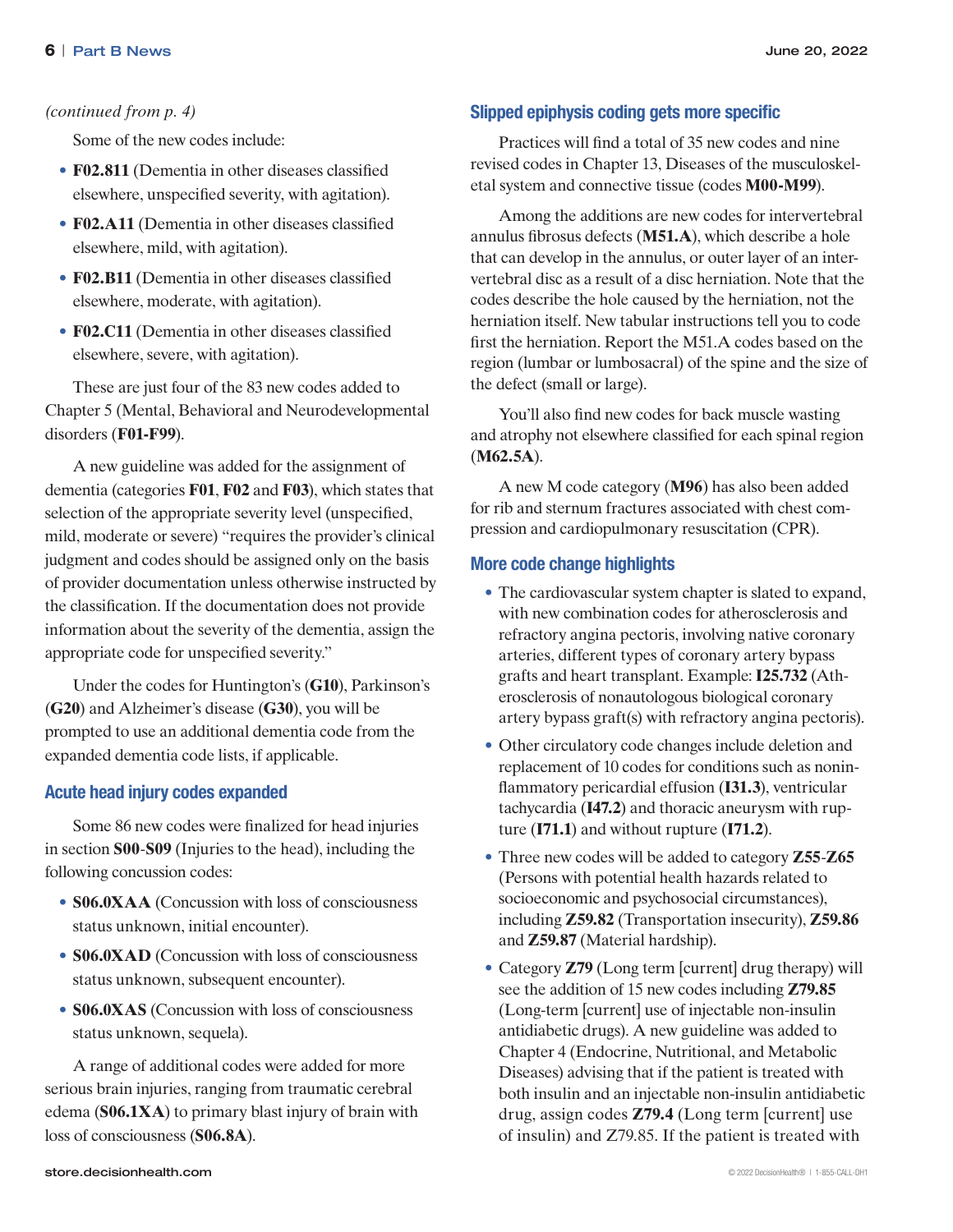both oral hypoglycemic drugs and an injectable non-insulin antidiabetic drug, assign codes **Z79.84** (Long term [current] use of oral hypoglycemic drugs) and Z79.85. — *DecisionHealth Staff*  (*pbnfeedback@decisionhealth.com*) ■

#### **RESOURCE**

• FY2023 ICD-10-CM final code update: *[www.cdc.gov/nchs/icd/](http://www.cdc.gov/nchs/icd/Comprehensive-Listing-of-ICD-10-CM-Files.htm) [Comprehensive-Listing-of-ICD-10-CM-Files.htm](http://www.cdc.gov/nchs/icd/Comprehensive-Listing-of-ICD-10-CM-Files.htm)*

#### *Practice management*

### Amid escalating gun violence, consider tech, environment fixes to boost safety

A rash of gun violence around the nation, including a June 1 shooting at the St. Francis Hospital campus in Tulsa, is a cue to consider security upgrades to protect your practice and patients.

The Tulsa patient who killed four people, including the doctor who was treating him, before committing suicide had no trouble entering the premises without official clearance. He entered via the parking garage, the kind of security shortfall that Celina Burns, chief commercial officer at the IntelliCentrics credentialing and security firm in Flower Mound, Texas, believes will be less acceptable to administrators in the days ahead.

"There can be hundreds of people walking the hallways of a hospital at any given moment, including [besides patients and providers] vendors, such as representatives of pharmaceutical and medical device companies," Burns says.

While you may not want to make big changes based on the threat of intruder violence, you should consider, along with your normal concern for the people in your office, your responsibilities under the Occupational Health and Safety Act (OSHA) and your exposure to legal liability in the event of an attack (*[PBN 7/19/21](https://pbn.decisionhealth.com/Articles/Detail.aspx?id=533440)*).

According to Gene Petrino, a security consultant and co-founder of Survival Response LLC in Coral Springs, Fla., a typical security reassessment would include an evaluation of the physical practice environment and may call for new design elements to enhance safety, such as lighting that makes it easier for both staff and security cameras to see what's going on in what would otherwise be dead spots.

You might also want to consider having certain areas, such as the front desk, behind protective glass. While "bullet-resistant glass is expensive, bullet-resistant film is much more affordable and can be easily installed," Petrino says. You also could have a more secure door built for the passageway from the waiting room to the exam rooms.

You may want to consider other security measures as well, such as access control systems, security guards or metal detectors, with an eye toward deterrence. Petrino mentions the "Pathways to Violence" analysis by researchers Frederick Calhoun and Steve Weston, which shows assailants usually go through "research and planning" and "probing" phases, in which they consider the likelihood that their attack would succeed, before committing to action (*see resource, below*).

"The shooter in Tulsa knew that there wasn't anything stopping him," Petrino says. "But in other circumstances, if someone says, 'I can't get past that door, this is going to be hard to do,' that's going to reduce their chances."

Petrino thinks employee training is of limited use and often just serves as a crutch. "There are a lot of administrators in health care who claim safety as a priority, but when it comes to taking action, they just check boxes: 'We did our training,'" he says. But Petrino acknowledges the importance of policies and procedures and an action plan so that staff know what they're expected to do in the event of an incident (*[PBN 5/18/15](https://pbn.decisionhealth.com/Articles/Detail.aspx?id=519866)*).

### Track your visitors

You might also consider elevating your awareness of who's in your facility — and who's not supposed to be there. Burns' company offers a digital badge system that allows clients to issue visitors a more technologically advanced version of the usual sticker or lanyard — one that not only tracks the movements of visitors within the space, but also alerts security if the visitor is going where they're not permitted.

This applies not only to staff, physicians and patients, but also to vendors and other business visitors. Visitors register their digital credentials and are allowed or denied access based on levels of clearance, time of appointment and similar factors, which may be updated in real time by the facility.

"In the last few weeks, not surprisingly, we've seen a doubling-down on the amount of discussion and investment in security at all points of entry from the C-suite," Burns says.